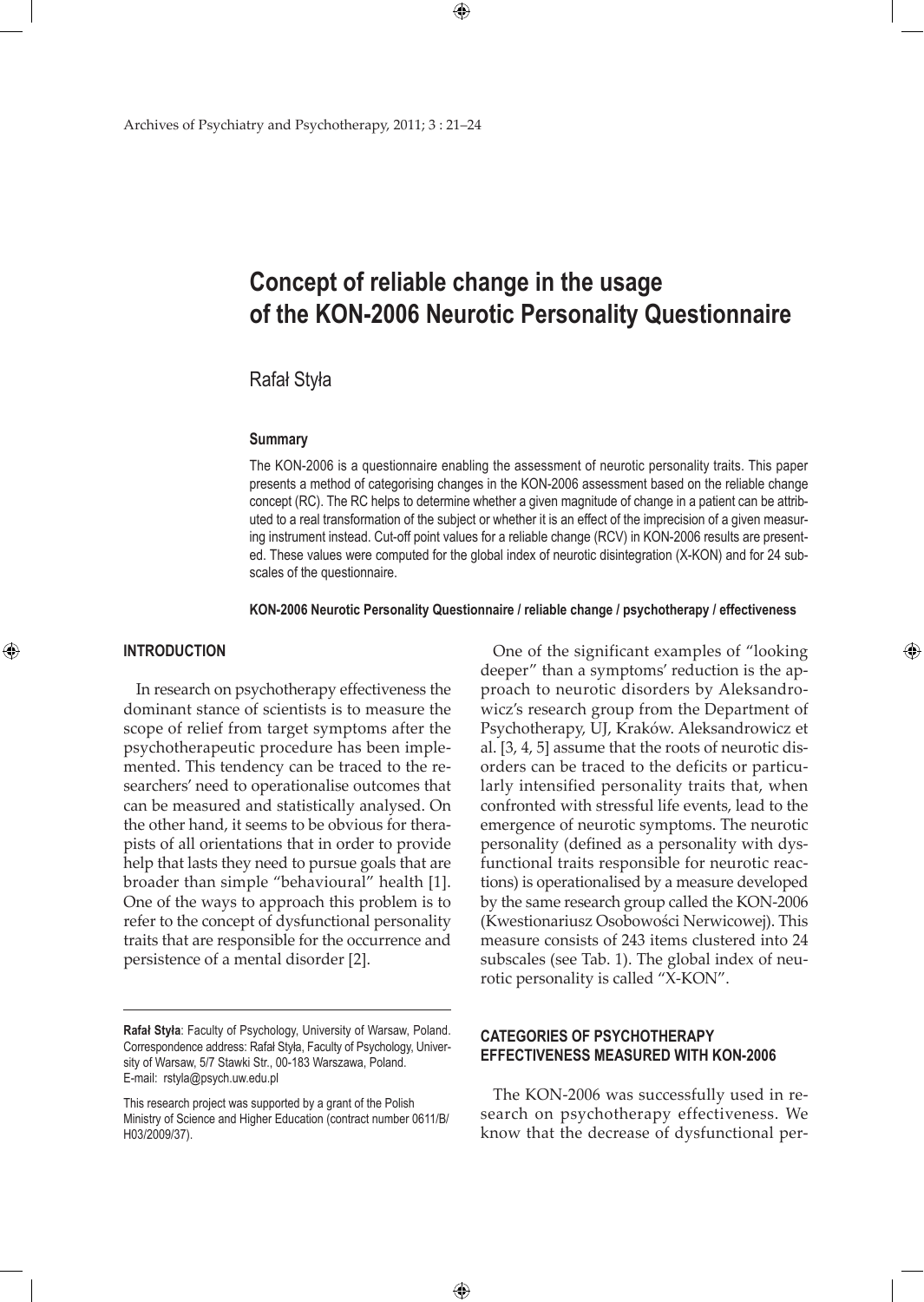⊕

sonality traits co-occurs with neurotic symptom reduction [3, 6]. However there are mixed data about psychotherapy effectiveness regarding the change in a neurotic personality. There are empirical data showing that psychotherapy can significantly affect the neurotic personality [3], while other research suggests that psychotherapy conducted in some places is ineffective in this mentioned respect [6].

There are two main complementary approaches to assess psychotherapy effectiveness. One is based on statistical significance whereas the other is based on clinical significance [7]. In this paper the focus is on the second approach. In the publication by Aleksandrowicz's research group we can find a proposal for categorising the magnitude of X-KON changes [5]. The change index (CI) can be computed based on the following formula:

$$
CI = \frac{(XKON_1 - XKON_2)^2}{XKON_{higher} \cdot 110.4}
$$

⊕

where  $X$ -KON<sub>1</sub> and  $X$ -KON<sub>2</sub> are the magnitude of X-KON in the first and the second measurements of KON-2006, respectively; X-KON<sub>higher</sub> is the higher value from the two results  $(X-KON)$ and X-KON<sub>2</sub>). The number 110.4 is the maximum value of X-KON.

The values obtained for the CI can be sorted into five categories: (1) a CI in the range  $\leq 0.1;1$  > means a considerable improvement in the neurotic personality,  $(2)$  a CI in the range  $\leq 0.01; 0.1)$ indicates slight improvement, (3) a CI in the range (-0.01;0.01) means no change, (4) a CI in the range  $\leq$ -0.1;-0.01) indicates slight deterioration, and  $(5)$  a CI in the range  $\leq$ -1;-0.1) points to a considerable deterioration.

The method of categorisation described is an interesting, original proposal. In the formula for the CI is an installed mechanism – the changes among highly disturbed patients must be larger to be categorised as an "improvement" as opposed to patients who are close in their initial X-KON results to the healthy population. The logic behind this proposal might be summarised in the following hypothesis, where the same degree of change in the X-KON result is not equivalent among patients on different levels of neurotic disintegration. But, to the best of the author's of the present paper knowledge, no

empirical data are available to support this hypothesis. Moreover, in some cases, a change by two points or even one point in the X-KON may be categorised as a slight improvement or deterioration, while the probability that this kind of change is due to an imperfection of the measurement is higher than 75%. Furthermore, even the authors of this categorisation method point out that the values which constitute the boundaries of the categories used are arbitrary. This seems to be an important limit of this proposal. An alternative way to categorise the changes in KON-2006 might be based on the reliable change concept [7]. The aim of this paper is to present this proposal in the context of KON-2006.

#### **Reliable change**

The Reliable Change Index (RCI), introduced by Jacobson, Follette and Revenstorf in 1984 is a statistical method of assessing whether a difference between two measurements with a given confidence level can be attributed to a real change rather than to fluctuations in the test results [7]. In the paper by Jacobson and Truax [7], the RCI is an index that should exceed a certain value (e.g. 1.96 for p=0.05) in order for a particular change to be assumed to be reliable. In the opinion of the author of the present paper, it would be more convenient for the researchers to talk about the Reliable Change Value (RCV) – defined as a set of values for a certain measuring instrument that could be seen as "reliable" – rather than the RCI. In other words, it is proposed to introduce the term RCV, which would stand for the difference between two measurements  $(x_1-x_2)$  that could be called reliable at a given confidence level. One should underline the fact that the RCV is just a simple mathematical transformation of the formula for the RCI. Thus, the formula for the RCV based on the formula presented in the paper by Jacobson and Truax [7] is as follows:

⊕

$$
RCV_p = S_{\text{diff}} \cdot Z_p
$$

 $\bigoplus$ 

where  $S_{diff}$  is the standard error of difference between the two questionnaire scores; and  $Z_{\rm p}$  is a standardised standard deviation for a given pvalue for a normal distribution (e.g.  $Z_{p=0.05}$ =1.96;  $Z_{p=0.01}$ =2.57;  $Z_{p=0.01}$ =1.51). The S<sub>diff</sub> can be comput-

Archives of Psychiatry and Psychotherapy, 2011; 3 : 21–24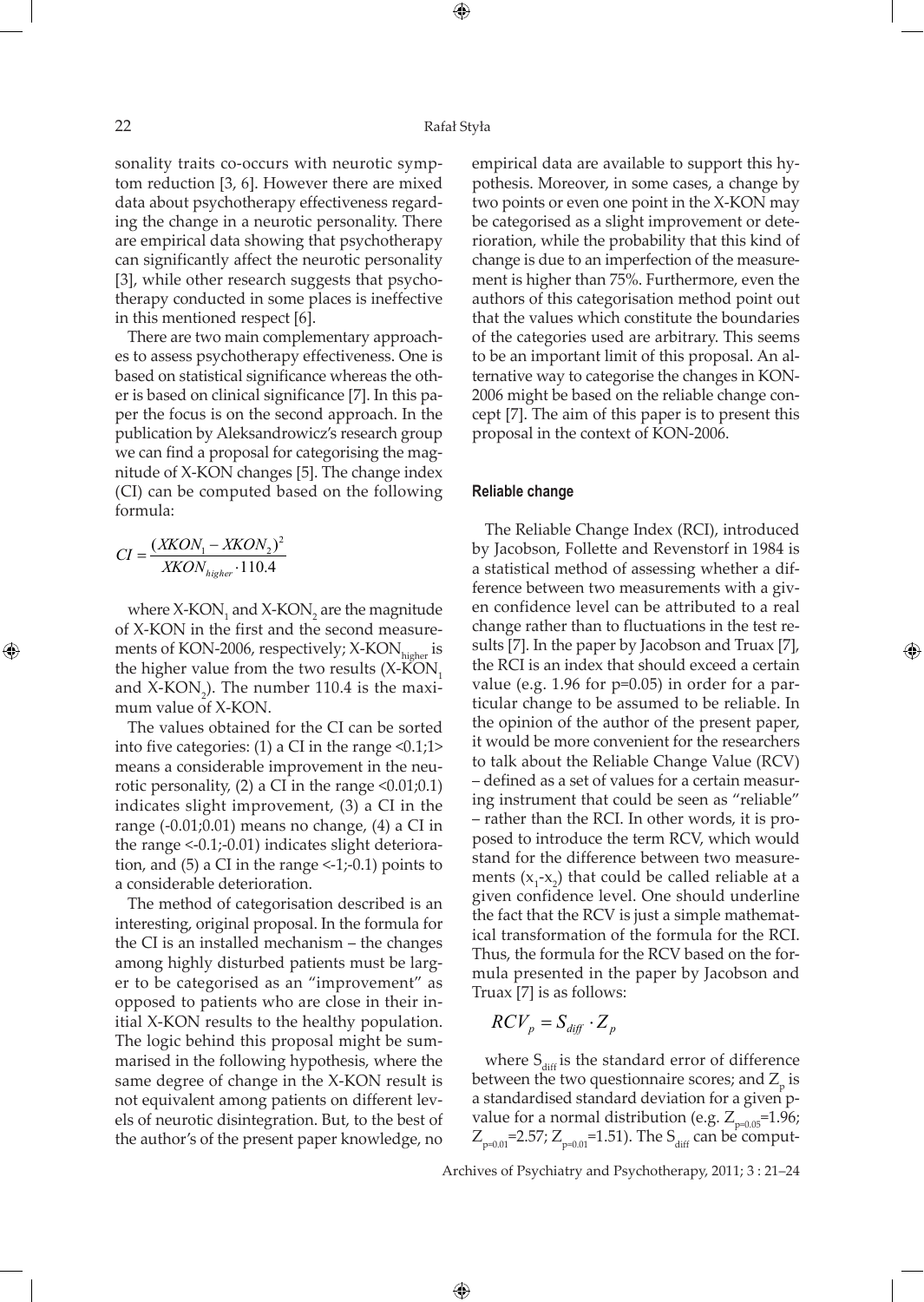⊕

ed from the reliability of the test  $(r_{\rm xy})$  and the standard deviation (SD) of the test results using the following formula [8]:

$$
S_{\text{diff}} = SD\sqrt{2(1 - r_{xx})}
$$

⊕

#### **Reliable change value for KON-2006**

Tab. 1 presents the values that can be used to assess whether the difference between two measurements using the Polish version of KON-2006 is reliable with 95% (RCV<sub>p=0.05</sub>), 99% (RCV<sub>p=0.01</sub>) and  $85\%$  (RCV<sub>p=0.15</sub>) confidence levels. The  $95\%$ confidence range is most frequently used in psychotherapy research but, in some cases (e.g. for diagnostic purposes), more conservative or more liberal approaches can be chosen. The values in Tab. 1 are given for the X-KON and for the results of the 24 subscales of the questionnaire. The RCVs for the X-KON were computed based on the test-retest reliability (r=0.89<sup>1</sup>; with an interval of a few hours, N=76), whereas the RCV's for the subscales were computed based on the Cronbach's alphas (N=1314) presented in the handbook of the questionnaire [3]. *Table 1 next page.*

A change in neurotic personality after the psychotherapeutic process can be categorised based on the RCV for the KON-2006 into three groups:

**1. reliable improvement.** The patient should be categorised in this group when the difference between the first and last measurements is positive and higher than 13.03 points for the X-KON  $(p=0.05);$ 

**2. no reliable change.** The patient should be categorised in this group when the difference between the first and last measurements falls within the range of <-13.03; 13.03> for the X-KON  $(p=0.05);$ 

**3. reliable deterioration**. The patient should be categorised in this group when the difference between the first and last measurements is negative and higher than 13.03 points for the X-KON  $(p=0.05)$ .

 This method of categorisation can be conducted in an analogical manner in respect to all of the 24 subscales. For example, a decrease of 3.75 points or more for the asthenia scale means that with a 95% confidence level the patient reliably improved with respect to this trait.

 In the literature, it is recommended that twofold criteria are used to categorise the change – (1) the reliable change and (2) a cut-off point between the normal and disturbed population. The authors of the KON-2006 suggest using two boundaries for the X-KON – 8 points or less being typical for the healthy population, 18 points being typical for the neurotic population, and between 8 and 18 points being labeled as "diagnostically uncertain" [3]. It is proposed that a patient who crosses the 18 point boundary and who is finally located between 8 and 18 points is categorised as "possible recovery". The following categories are suggested for assessing the change in a neurotic personality based on the RCV and the cut-off points:

**1. recovery** – (two criteria: the end result of the X-KON lower than 8 points and the decline higher than 13.03 points);

**2. possible recovery** - (two criteria: the end result of the X-KON between 8 and 18 points and the decline higher than 13.03 points);

**3. reliable improvement** - (two criteria: the end result of the X-KON higher than 18 points and the decline higher than 13.03 points);

**4. no reliable change** (one criterion: a change smaller than 13.03 points);

**5. reliable deterioration** (one criterion: an increase in the X-KON result of more than 13.03 points).

#### **CONCLUSIONS**

 $\bigoplus$ 

The KON-2006 is a questionnaire of neurotic personality that can be successfully used to assess psychotherapy effectiveness. However, the method used for categorisation of the KON-2006 results has some important limitations. It is suggested that the concept of reliable change can be implemented into research where the data from

<sup>&</sup>lt;sup>1</sup> This r-Pearson's coefficient and the standard deviation values needed for all computations were received from Dr Jerzy Sobański (Diagnostic Unit for Neurotic and Behavioral Disorders, Department of Psychotherapy, Chair of Psychotherapy, Jagiellonian University Medical College) via personal communication. I would like to thank Dr Sobański for his help.

Archives of Psychiatry and Psychotherapy, 2011; 3 : 21–24